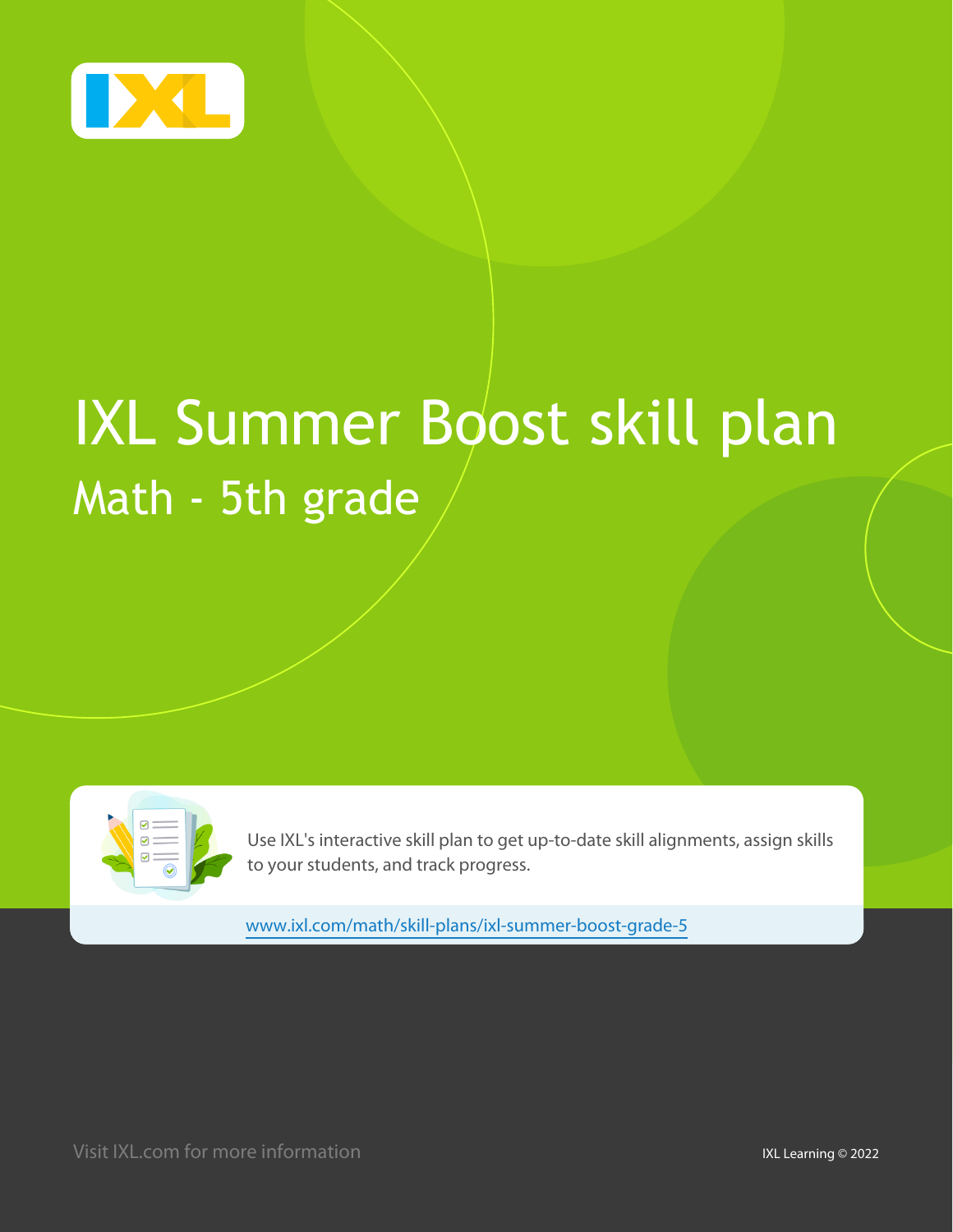

#### **Days 1-5**

| <b>Day</b> | <b>IXL skills</b>                                                                |
|------------|----------------------------------------------------------------------------------|
| Day 1      | <b>Identify factors</b> 2S9                                                      |
| Day 2      | Comparison word problems: addition or<br>multiplication? YCW                     |
| Day 3      | Place value review B5N                                                           |
| Day 4      | Identify equivalent fractions GSG                                                |
| Day 5      | Multiply a 2-digit number by a 2-digit number:<br>complete the missing steps XQ8 |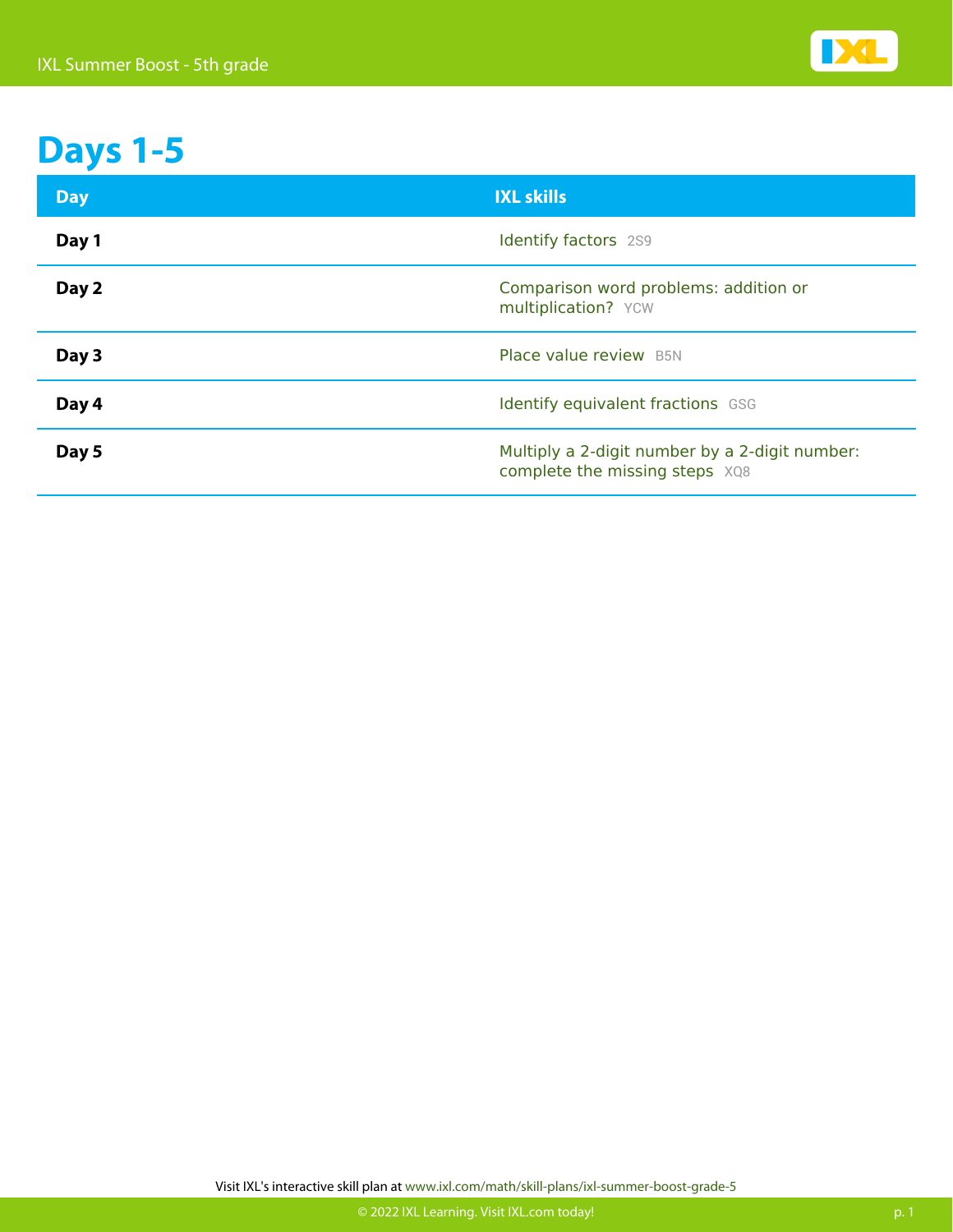

# **Days 6-10**

| <b>Day</b> | <b>IXL skills</b>                                                         |
|------------|---------------------------------------------------------------------------|
| Day 6      | Graph and order fractions on number lines 7GK                             |
| Day 7      | Divide 2-digit numbers by 1-digit numbers 4T7                             |
| Day 8      | Parallel sides in quadrilaterals 58M                                      |
| Day 9      | Add and subtract fractions with like<br>denominators FXD                  |
| Day 10     | Estimate sums, differences, products, and<br>quotients: word problems CRD |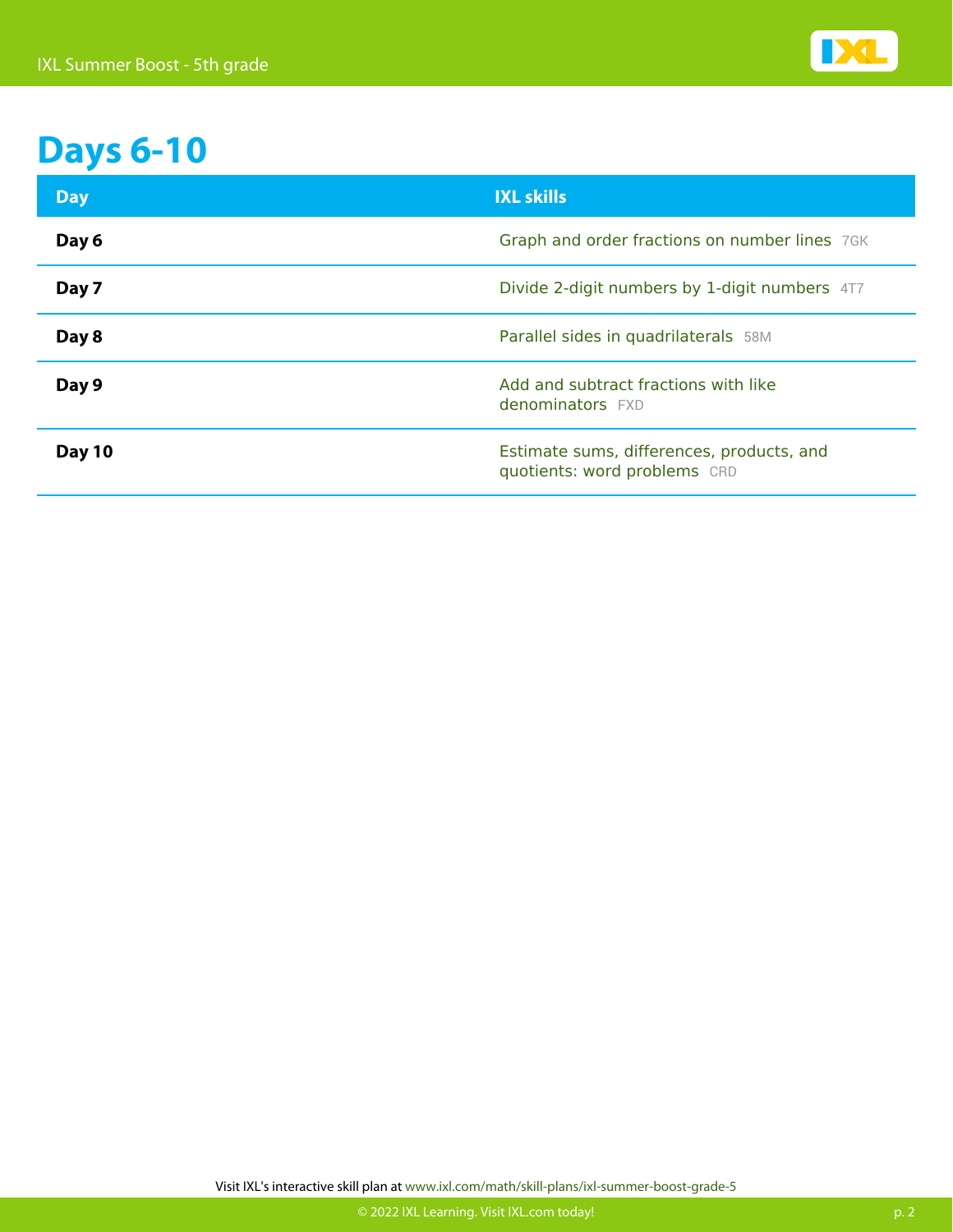

## **Days 11-15**

| <b>Day</b>    | <b>IXL skills</b>                                                             |
|---------------|-------------------------------------------------------------------------------|
| <b>Day 11</b> | Add fractions: denominators 10 and 100 9RJ                                    |
| <b>Day 12</b> | Create rectangles with a given area BMV                                       |
| Day 13        | Choose numbers with a particular sum, difference,<br>product, or quotient X9G |
| Day 14        | Measurement word problems 2PY                                                 |
| <b>Day 15</b> | Use fractions to find the measure of an angle Q68                             |